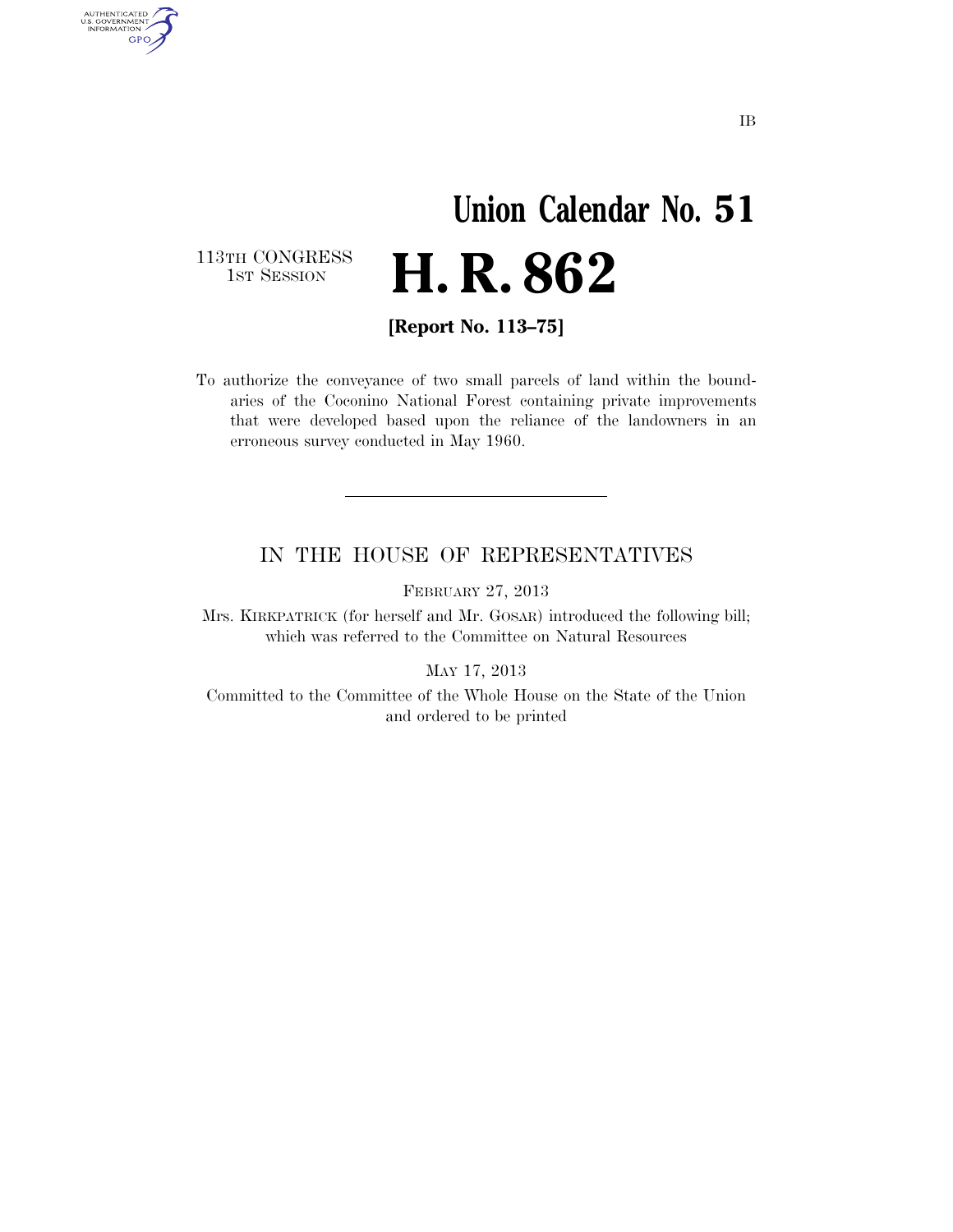## **A BILL**

2

To authorize the conveyance of two small parcels of land within the boundaries of the Coconino National Forest containing private improvements that were developed based upon the reliance of the landowners in an erroneous survey conducted in May 1960.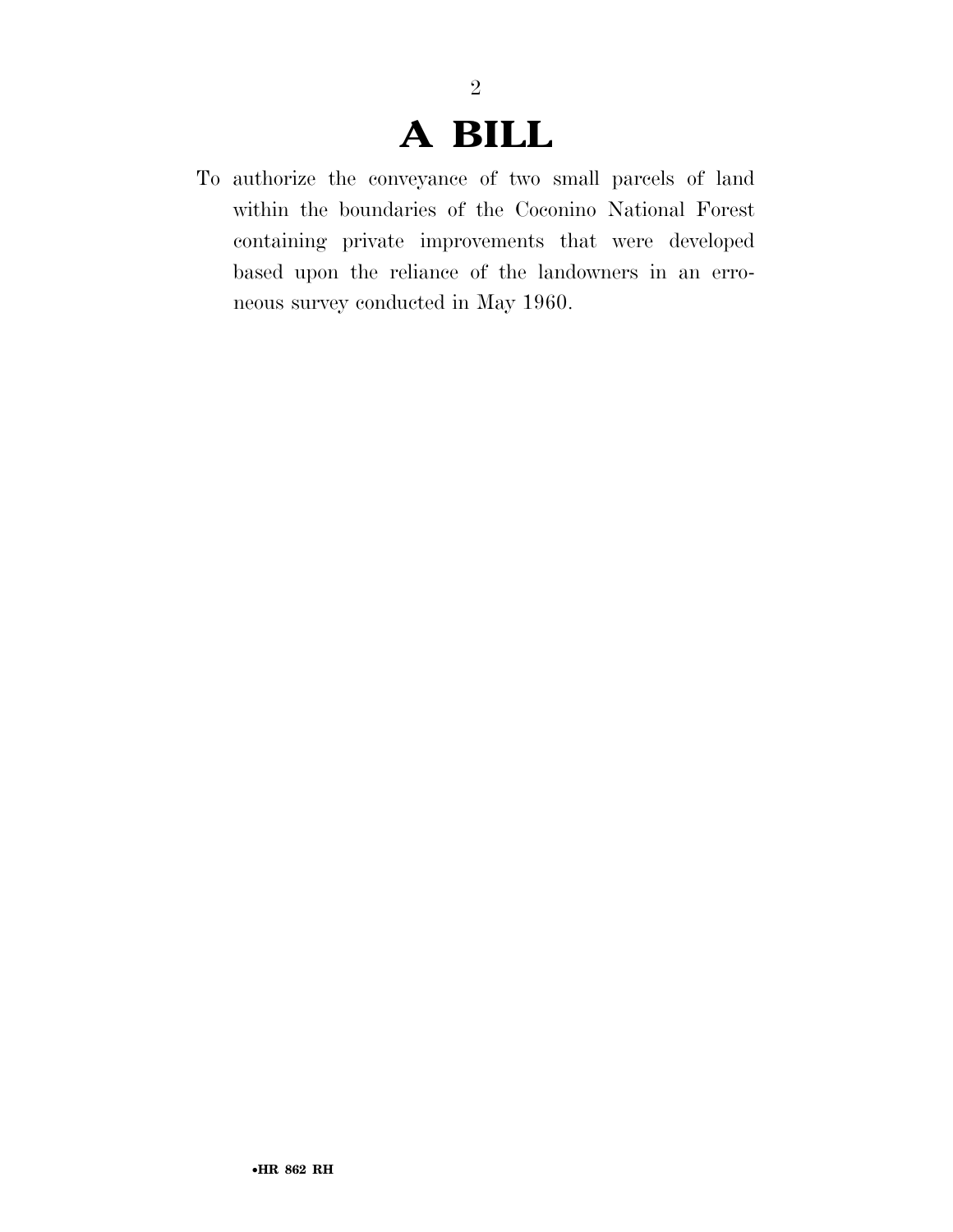*Be it enacted by the Senate and House of Representa- tives of the United States of America in Congress assembled,*  **SECTION 1. CONVEYANCE OF LAND TO CORRECT ERRO- NEOUS SURVEY, COCONINO NATIONAL FOR-EST, ARIZONA.** 

 (a) CONVEYANCE AUTHORIZED.—The Secretary of Agriculture may convey by quitclaim deed all right, title, and interest of the United States in and to the two parcels of land described in subsection (b) to a person or legal entity that represents (by power of attorney) the majority of landowners with private property adjacent to the two parcels. These parcels are within the boundaries of the Coconino National Forest and contain private improve- ments that were developed based upon the reliance of the landowners in an erroneous survey conducted in May 1960.

 (b) DESCRIPTION OF LAND.—The two parcels of land authorized for conveyance under subsection (a) consist of approximately 2.67 acres described in the Bureau of Land Management's Survey Plat titled Subdivision and Metes and Bounds Surveys in secs. 28 and 29, T. 20 N., R. 7 E., Gila and Salt River Meridian, approved February 2, 2010, as follows:

 (1) Lot 2, sec. 28, T. 20 N., R. 7 E., Gila and Salt River Meridian, Coconino County, Arizona.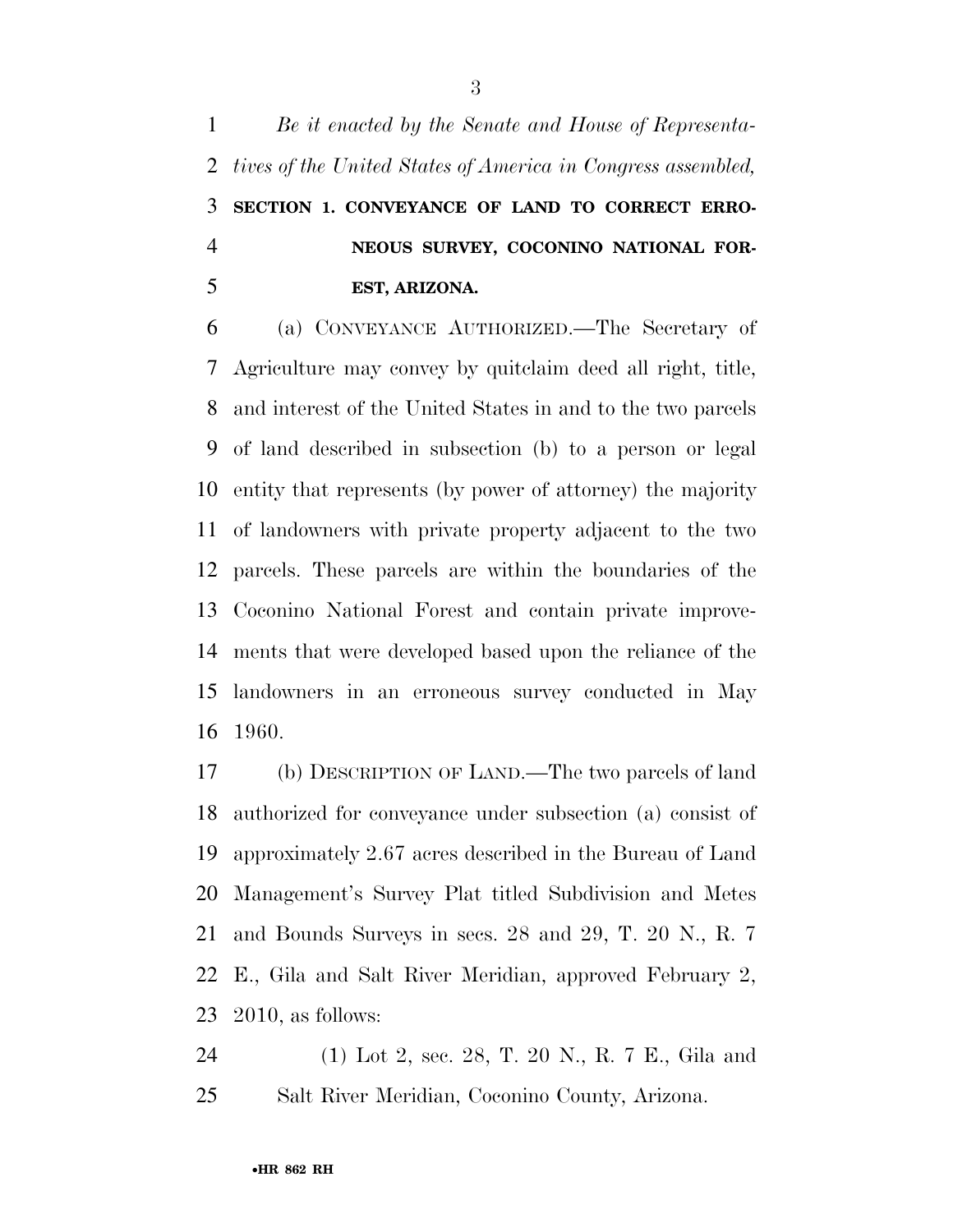|           | (2) Lot 1, sec. 29, T. 20 N., R. 7 E., Gila and |
|-----------|-------------------------------------------------|
| 2         | Salt River Meridian, Coconino County, Arizona.  |
| $3 \quad$ | (c) CONSIDERATION.—                             |

 (1) AMOUNT OF CONSIDERATION.—As consider- ation for the conveyance of the two parcels under subsection (a), the person or legal entity that rep- resents (by power of attorney) the majority of land- owners with private property adjacent to the parcels shall pay to the Secretary consideration in the amount of \$20,000.

 (2) DEPOSIT.—The Secretary shall deposit the consideration received under this subsection in a special account in the fund established under Public Law 90–171 (commonly known as the Sisk Act; 16 U.S.C. 484a).

 (3) USE.—The deposited funds shall be avail- able to the Secretary, without further appropriation and until expended, for acquisition of land in the National Forest System.

 (d) REVOCATION OF ORDERS.—Any public orders withdrawing any of the Federal land from appropriation or disposal under the public land laws are revoked to the extent necessary to permit conveyance of the Federal land under subsection (a).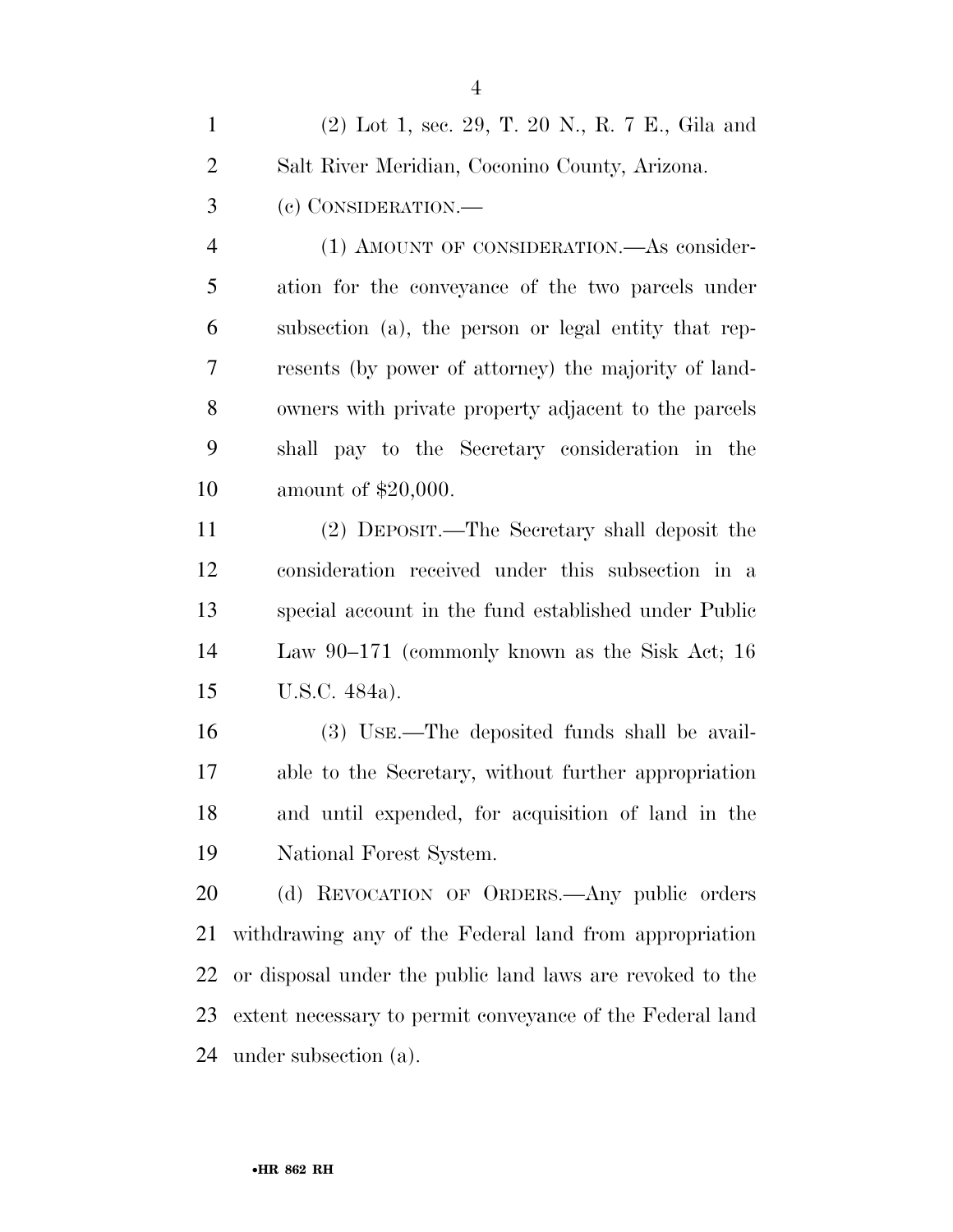(e) WITHDRAWAL OF FEDERAL LAND.—Subject to valid existing rights, the Federal land authorized for con- veyance under subsection (a) is withdrawn from all forms of entry and appropriation under the public land laws, lo- cation, entry, and patent under the mining laws, and oper- ation of the mineral leasing and geothermal leasing laws until the date which the conveyance is completed.

 (f) OTHER TERMS AND CONDITIONS.—The convey- ance authorized by subsection (a) shall be subject only to those surveys and clearances as needed to protect the in-terests of the United States.

 (g) DURATION OF AUTHORITY.—The authority pro- vided under this section shall terminate three years after the date of the enactment of this Act.